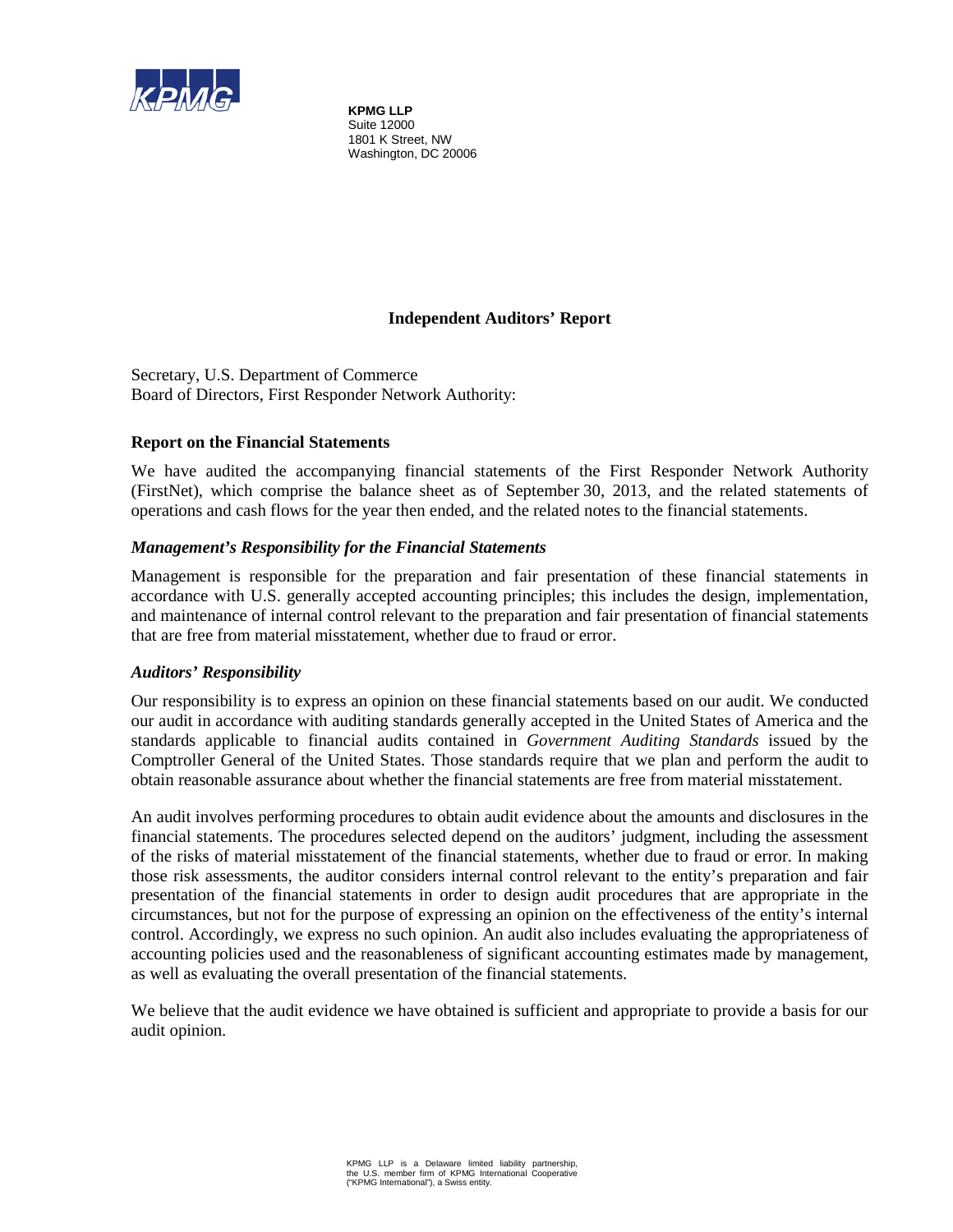

# *Opinion*

In our opinion, the financial statements referred to above present fairly, in all material respects, the financial position of the First Responder Network Authority as of September 30, 2013, and the results of its operations and its cash flows for the year then ended, in accordance with U.S. generally accepted accounting principles.

# *Other Information*

Our audit was conducted for the purpose of forming an opinion on the basic financial statements as a whole. The information in Section 1 is presented for purposes of additional analysis and is not a required part of the basic financial statements. Such information has not been subjected to the auditing procedures applied in the audit of the basic financial statements, and accordingly, we do not express an opinion or provide any assurance on it.

# **Other Reporting Required by** *Government Auditing Standards*

# *Internal Control Over Financial Reporting*

In planning and performing our audit of the financial statements, we considered FirstNet's internal control over financial reporting (internal control) to determine the audit procedures that are appropriate in the circumstances for the purpose of expressing our opinion on the financial statements, but not for the purpose of expressing an opinion on the effectiveness of FirstNet's internal control. Accordingly, we do not express an opinion on the effectiveness of FirstNet's internal control. We did not test all internal controls relevant to operating objectives as broadly defined by the *Federal Managers' Financial Integrity Act of 1982*.

Our consideration of internal control was for the limited purpose described in the preceding paragraph and was not designed to identify all deficiencies in internal control that might be material weaknesses or significant deficiencies and therefore, material weaknesses or significant deficiencies may exist that have not been identified. However, as described below, we identified a deficiency in internal control that we consider to be a material weakness and other deficiencies in internal control that we consider to be a significant deficiency.

A deficiency in internal control exists when the design or operation of a control does not allow management or employees, in the normal course of performing their assigned functions, to prevent, or detect and correct, misstatements on a timely basis. A material weakness is a deficiency, or a combination of deficiencies, in internal control such that there is a reasonable possibility that a material misstatement of the entity's financial statements will not be prevented, or detected and corrected, on a timely basis. We consider the deficiency related to financial reporting, described in Exhibit I, to be a material weakness.

A significant deficiency is a deficiency, or a combination of deficiencies, in internal control that is less severe than a material weakness, yet important enough to merit attention by those charged with governance. We consider the deficiencies related to information technology general controls over access and configuration management, described in Exhibit I, to be a significant deficiency.

# *Compliance and Other Matters*

As part of obtaining reasonable assurance about whether FirstNet's financial statements are free from material misstatement, we performed tests of its compliance with certain provisions of laws, regulations, and contracts, noncompliance with which could have a direct and material effect on the determination of financial statement amounts. However, providing an opinion on compliance with those provisions was not an objective of our audit, and accordingly, we do not express such an opinion. The results of our tests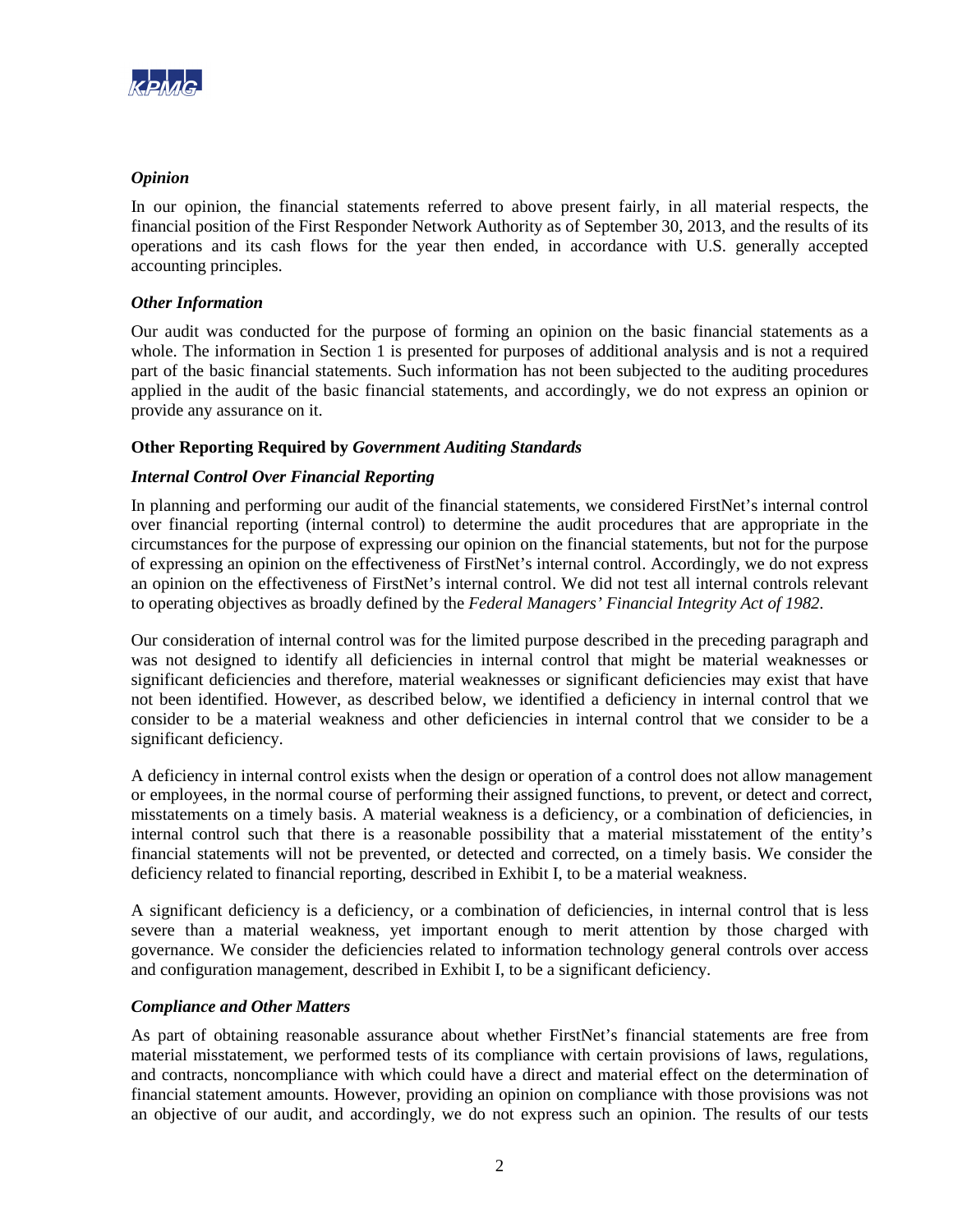

disclosed no instances of noncompliance or other matters that are required to be reported under *Government Auditing Standards*.

### *FirstNet's Responses to Findings*

FirstNet's responses to the findings identified in our audit are described in Exhibit I. FirstNet's responses were not subjected to the auditing procedures applied in the audit of the financial statements and, accordingly, we express no opinion on the responses.

#### *Purpose of the Other Reporting Required by* **Government Auditing Standards**

The purpose of the communication described in the Other Reporting Required by *Government Auditing Standards* section is solely to describe the scope of our testing of internal control and compliance and the result of that testing, and not to provide an opinion on the effectiveness of FirstNet's internal control or compliance. Accordingly, this communication is not suitable for any other purpose.



July 24, 2014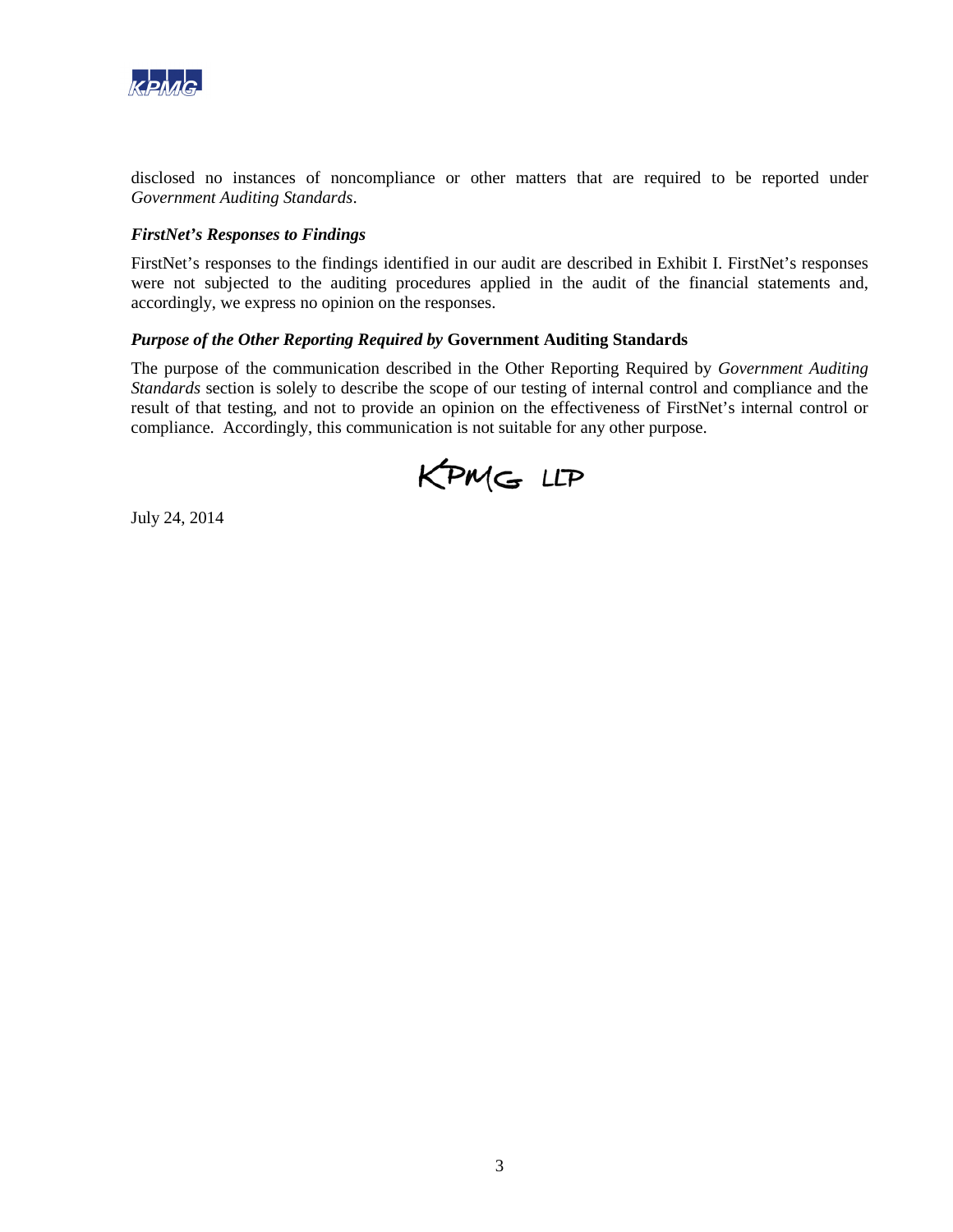#### **Material Weakness: Financial Reporting Process Needs Improvement**

Since the creation of FirstNet in fiscal year 2012 and during fiscal year 2013, FirstNet had one fund code for FirstNet and National Telecommunications and Information Administration (NTIA) financial activities associated with the Public Safety Trust Fund, rather than separate distinct fund codes for each entity. While FirstNet management subsequently reviewed costs reflected in that code and manually identified costs attributable only to FirstNet, this practice created financial reporting challenges for management.

Specifically, management did not effectively design and implement a control over the review of the balances and transactions supporting the financial statements as evidenced by the following exceptions that we identified. We consider this deficiency to be a material weakness.

- **Accrued liabilities (part of accounts payable)**. For 3 of 9 selected subsequent disbursement transactions, FirstNet had not accrued amounts related to goods and services rendered in fiscal year 2013 but not paid as of September 30, 2013 (year-end). NTIA expected to submit the invoices to their accounting service provider, the National Institute of Standards and Technology (NIST), prior to the year-end close and therefore did not include them as an estimated accrual. NTIA and FirstNet did not review payments made in September to determine whether invoices submitted for payment were paid before year-end, and if not, whether the estimated accrual was adjusted. An audit adjustment for \$1.2 million was proposed to record these accruals.
- **Other expenses and annual leave not recorded**. We identified 6 of 25 selected transactions for FirstNet activities that NTIA charged to the Public Safety Trust Fund using project codes that were not coded to FirstNet's general ledger. Thus, costs were understated in FirstNet's financial statements as of and for the year ended September 30, 2013. FirstNet should have reported such costs. We also noted that NTIA did not consistently apply how FirstNet project codes were assigned. Consequently, the expenses on the statement of operations were understated. An audit adjustment for \$526.9 thousand was proposed to record these costs.
- **Payroll expense and accruals.** For 2 of 14 payroll transactions selected amounting to \$4.6 thousand, FirstNet recognized NTIA employees' time that was charged to FirstNet project codes as accrued payroll. However, the accrued payroll costs associated with NTIA employees' time should have been recognized as accounts payable instead of accrued payroll.

Based on coordination with management in response to our request for further review of these balances, an adjustment for \$46.7 thousand was proposed to reclassify costs from accrued payroll to accounts payable.

For each of the matters described above, management corrected the accompanying September 30, 2013 financial statements. Management has indicated that they have implemented new processes in place to address these issues. Based on our additional coordination with management on the financial statements, it appears that management has been making improvements over review of their financial reporting process.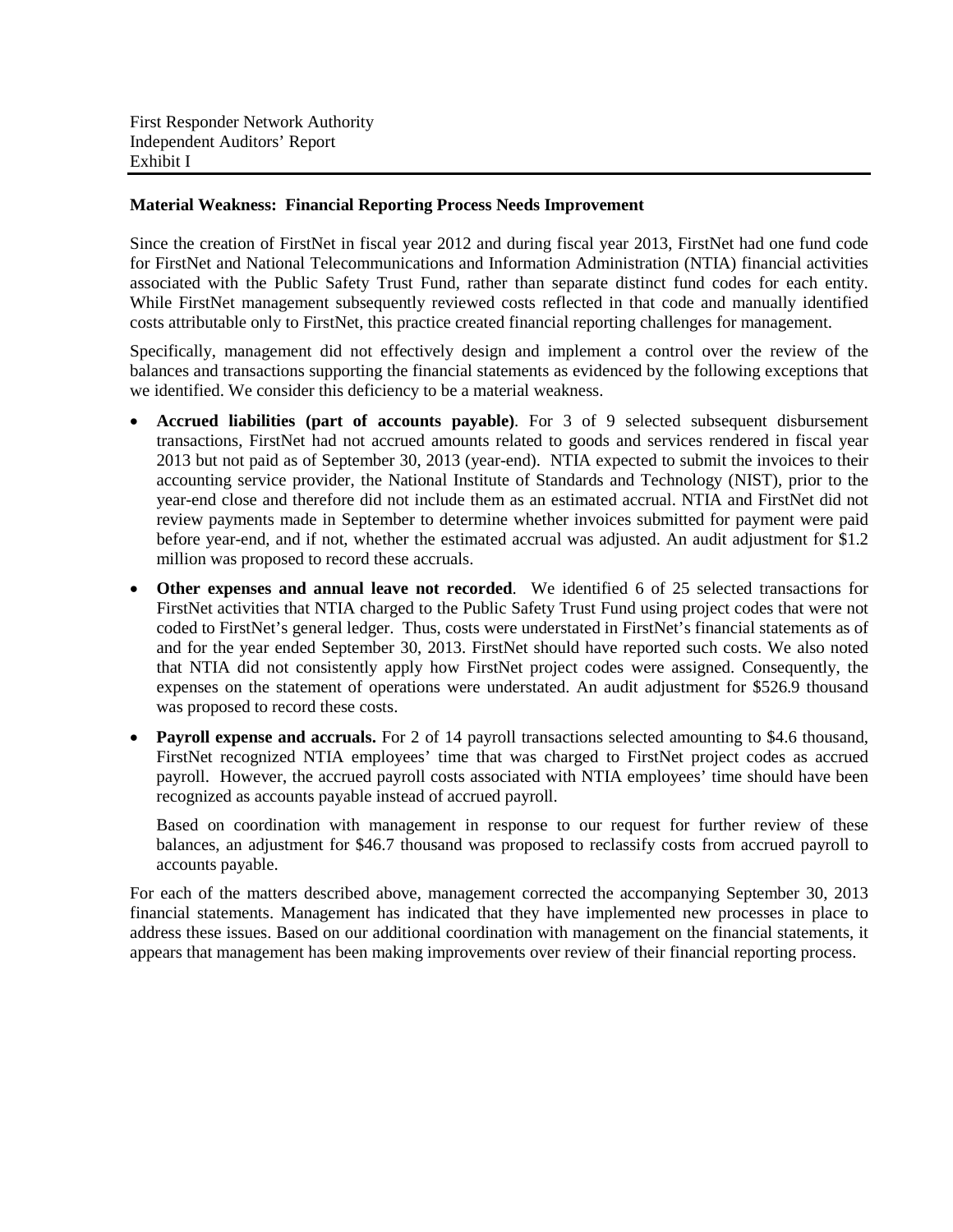#### **Recommendations**

We recommend that FirstNet effectively design and implement a control over management's review of the financial statements that would encompass:

- Enhance their accrual process to ensure that unpaid invoices that have been received are considered in relation to the year-end accrual estimate.
- Establish a standalone reporting structure and trial balance for FirstNet for better accumulation and reporting of FirstNet activity.
- Improve their review process to ensure that FirstNet transactions are properly assigned to FirstNet project codes (and/or separate sub-fund account, if established) that are used to accumulate and report FirstNet's financial activity.
- Establish an agreement for FirstNet to reimburse NTIA for its personnel services provided or to develop a method and timing for determining costs related to NTIA services each year.

#### **Management's Response**

FirstNet management concurs and has initiated corrective actions to address all of the recommendations.